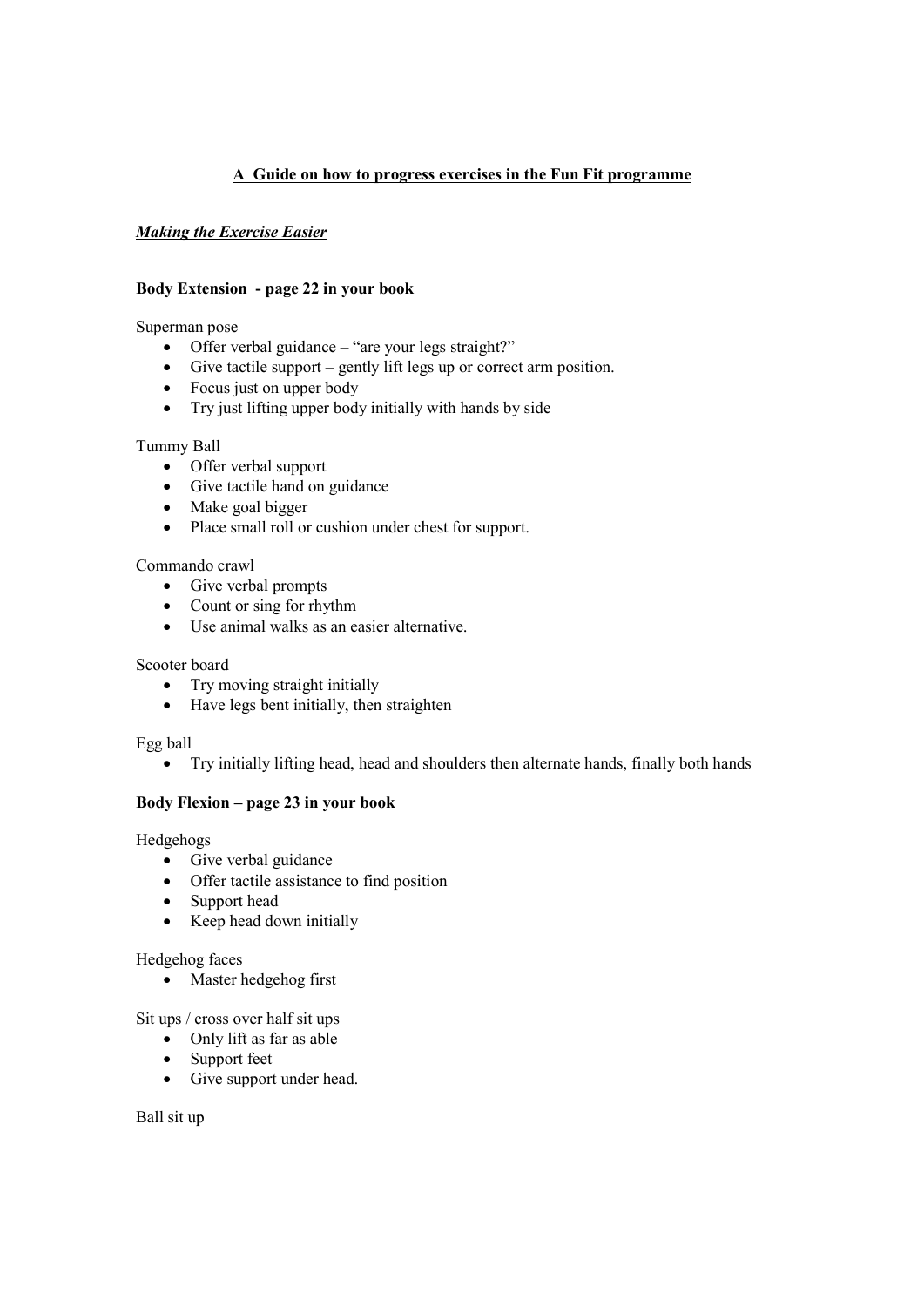- Move closer to child
- If unable to throw or catch use "high five " or bean bag / other object

## **Shoulder and pelvic Stability – pages 24-25 in your book**

Bean bag crawl

- Try straight line initially
- Give verbal cues
- Give tactile cues to assist positioning
- Try without bean bag

### Bean bag crab

- Try straight line initially
- Give verbal cues
- Give tactile cues to assist positioning
- Try without bean bag
- Place bean bag on floor ask child to travel over without touching, make object higher to lift hips higher

Back to Back stand

- See book
- Try alternative with back against large ball against the wall
- Try a smaller movement range such as small squats back to back.

## Half kneeling dual

- Think about pairing
- Keep both knees down
- Sit bottom down

### Statues

• Don't challenge balance

Circle crab ball

- Have set pattern of passing ball
- Give verbal and tactile cues as needed to assist with position

## **Body Rotation – page 26 in your book**

Hula hoop

- Hold hoop and swing body left and right
- Larger hoops easier than smaller hoops

#### Hot potatoes

- Keep commands simple
- Shadow a child that is finding the game difficult and run with them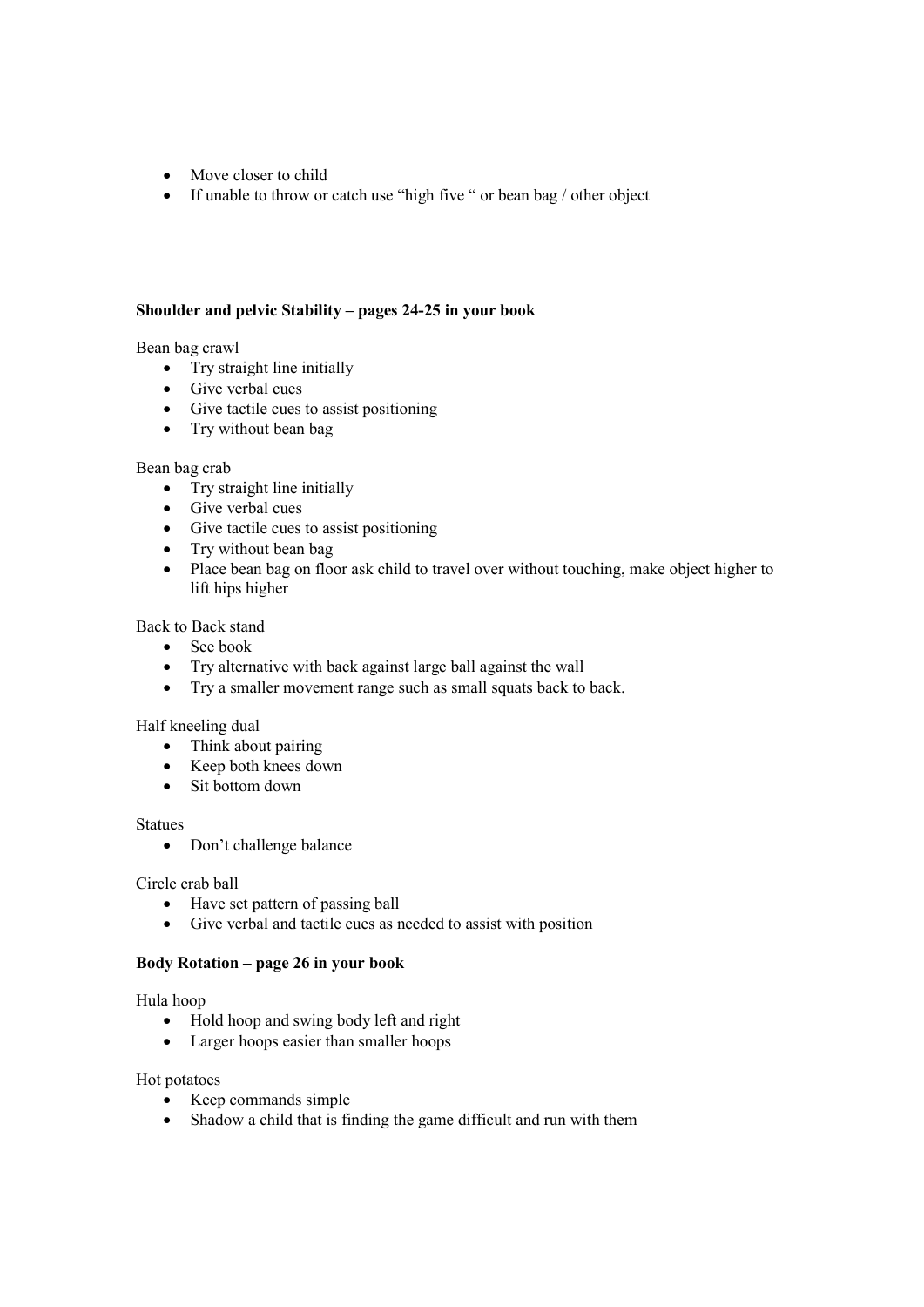Rolling on the mat

- Use a small slope to assist
- Spend time assisting child to find good starting position
- Use tactile cues to initiate roll
- Reduce distance

## **Bilateral Co-ordination – page 27 in your book**

### Star jumps

- Break down sequence, pause between each step
- Legs only then arms only

### Hand – clapping

• Progress and advance sequence with level of child

## Action songs

- Reduce pace
- Sing along
- Do all together

## Skipping with rope

- Use half a hoop
- Walk and talk through actions

## **Balance – page 28 in your book**

Heel toe walking along line

- Make line wider
- Put arms out wide
- Give support if needed
- Make footprints to follow

#### Four point balance

- Offer verbal guidance
- Give tactile assistance to find position
- Just lift leg or arm
- Reach for support with outstretched arm

#### Stork balance

- Have foot free rather than resting on leg
- Have arms free rather than on hips
- Place foot on ball
- Place foot on box
- Provide support

## Dribbling

• Use bean bag rather than ball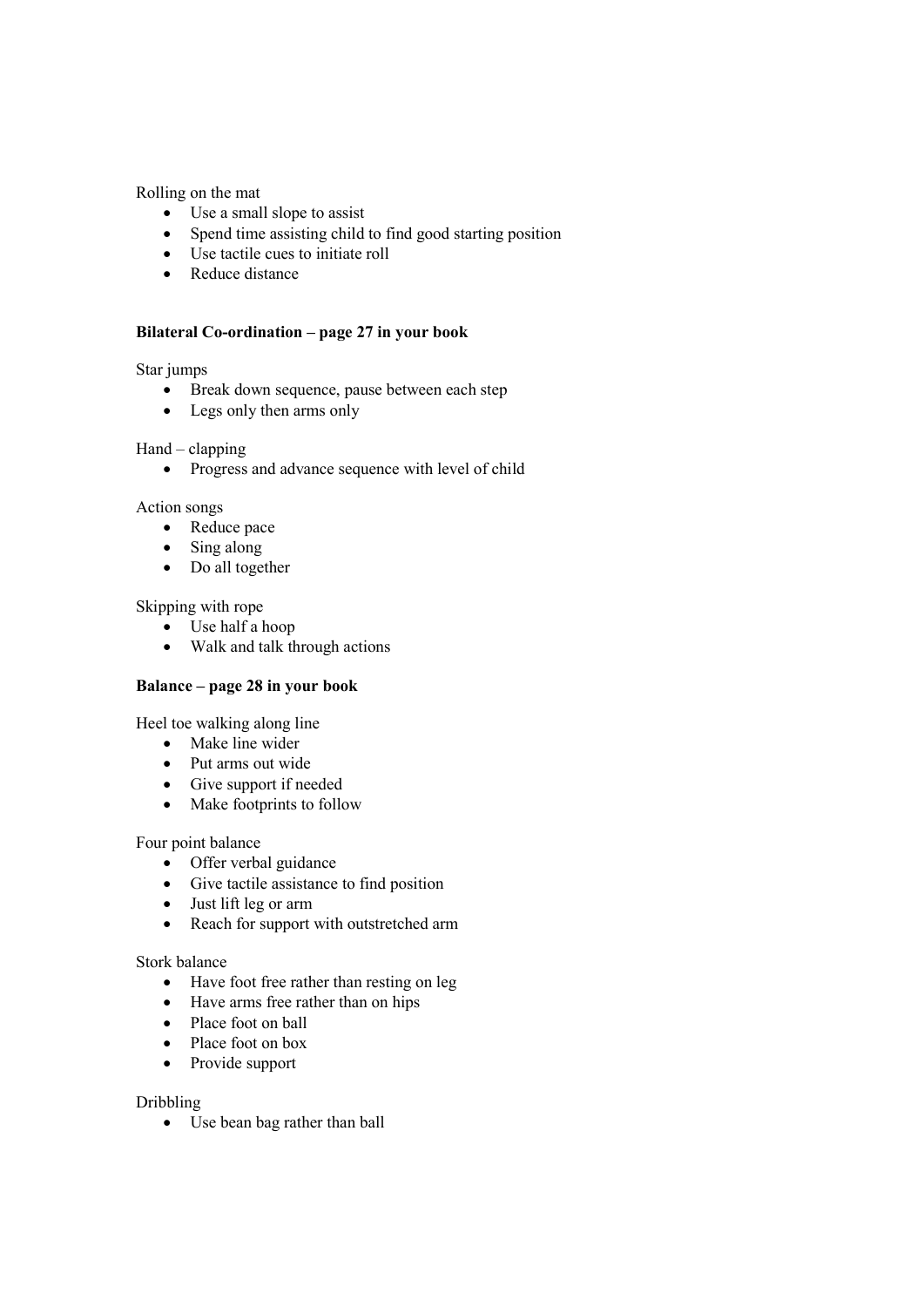• Keep course short and simple

## **Jumping and hopping – page 29 in your book**

Jumping on discs / in hoops

- Keep distances even
- Provide support
- Reduce quantity

Zig-zag jumping / hopping– master jumping first

Hop scotch - master jumping and hopping first

## **Eye hand coordination and ball skills – pages 30-31 in your book**

Throwing beanbag

- Reduce distance
- Have a marked starting place
- Verbal prompts for looking

Circle bounce, balloon ball and beach ball

- Balloon is easier than beach ball which is easier than football.
- Verbal cues for looking and listening

# Skittles

- Reduce distance
- Place skittles closer together
- Cues for looking
- Assist with starting posture
- Encourage rolling ball not throwing

### Bounce and catch

- Larger ball easier than small
- 2 hands easier than 1
- Encourage catch away from body
- Use spot on floor either to bounce on or stand on
- Say as you do

## Bat and bean bag

- A balloon is easier than a beanbag
- A hand is easier than a bat (with the balloon)
- Verbal cues for watching and listening.

Bean bag catch